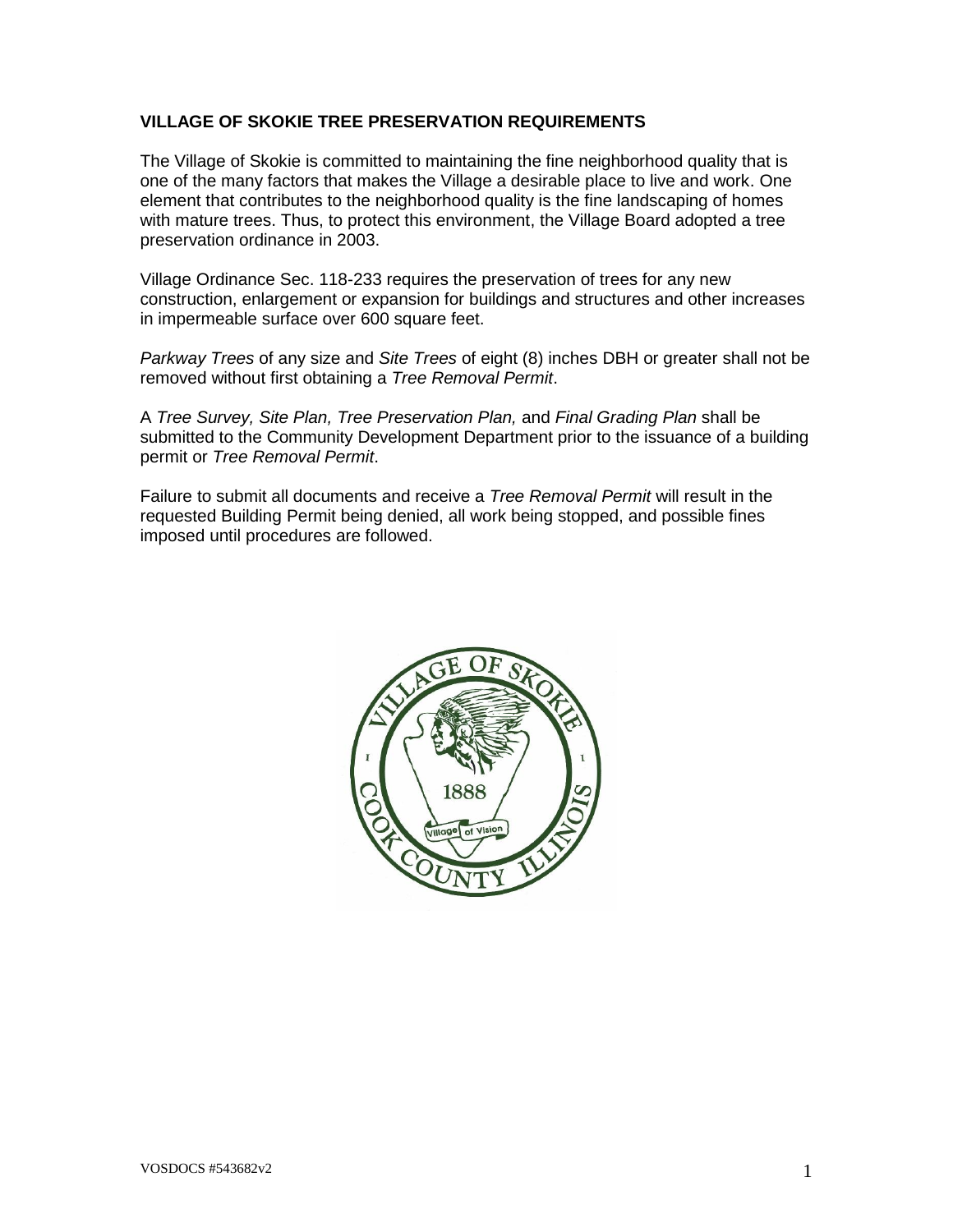#### **DEFINITIONS**

- ANSI American National Standards Institute. The A-300 Part 1: Tree, Shrub, and Other Woody Plant Maintenance
- CALIPER Diameter measurement taken at 6" above grade for trees up to and including 4" caliper size trees
- CERTIFIED ARBORIST A person who has successfully completed the requirements set by the Arborist Certification Board of the International Society of Arboriculture (ISA), and maintains good standing in the organization
- CRITICAL ROOT ZONE (CRZ) A vertical line extending from the outermost portion of a tree canopy (dripline) to the ground
- DIAMETER BREAST HEIGHT (DBH) The diameter of the main stem of a tree or the combined diameters of a multi-stemmed tree as measured 4.5 feet above the natural grade. Diameter is used for trees greater than 4" in *Caliper*
- FINAL GRADING PLAN A plan that shows the existing trees on the *Tree Survey* to be preserved and the new trees to be planted
- PARKWAY TREE A tree which grows on Village owned or controlled property, often located between the sidewalk and the curb
- SITE PLAN A fully dimensioned site plan that indicates the location of the proposed improvement, all *Parkway Trees*, and all *Site Trees* (8" in DBH or greater)
- SITE TREE A tree which is growing on or adjacent to the site and is on private property
- TREE PRESERVATION PLAN A plan that indicates the location, species, and size of all *Parkway Trees* (any size) and all *Site Trees* (8" DBH or greater) to be preserved. The plan must indicate the method of tree protection for all trees that have CRZs on the constructions site, including trees located on adjacent properties
- TREE SURVEY The tree survey shall be indicated on a recent plat of survey (3 months or newer), showing land contours, and all trees having a DBH of eight (8) inches or greater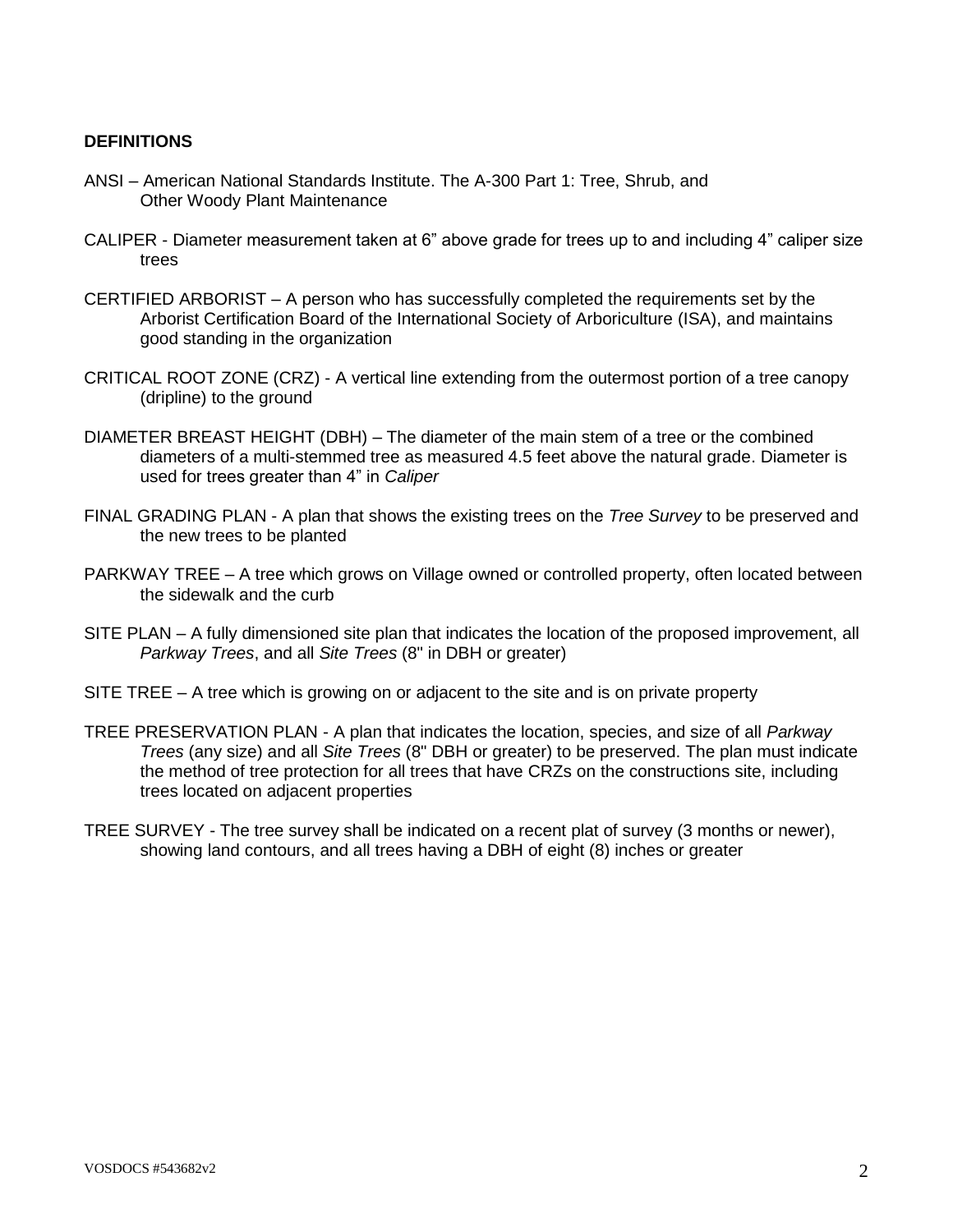## **REQUIREMENTS FOR TREE PRESERVATION, TRANSPLANTING, REMOVAL, AND PLANTING**

### **TREE PRESERVATION**

A *Tree Preservation Plan* indicating the location and species of *Site Trees* (8" DBH and greater) and *Parkway Trees* (any size) to be preserved must be submitted with the *Building O* application to the Building Division. The plan must indicate the methods of protecting trees on the site and adjacent property from construction activity, material storage, and designated access points.

It shall be the responsibility of the permit holder to protect all *Parkway Trees* of any size and *Site Trees* (8" DBH and greater). Existing trees subject to construction damage shall be properly fenced before any work is started. Once assembled, no fencing or other protection device shall be removed until the project is complete.

- 1. FENCE REQUIREMENTS
	- a. All trees possessing a CRZ on the construction site shall be protected. This may include trees located adjacent to the site on neighboring properties.
	- b. The entire CRZ of the tree must be fenced. Exceptions shall be approved by the Village Forester for *Parkway Trees* and by a private Certified Arborist for *Site Trees*.
	- c. For *Parkway Trees*, the fence shall run parallel to the curb with a 1' offset, perpendicular to the curb to join the sidewalk, parallel to the sidewalk, and then back to the curb, to encompass the dripline of the tree. In some cases the driplines may overlap. It will be necessary to fence the multiple driplines as one.



## **Examples of parkway tree protection fencing**

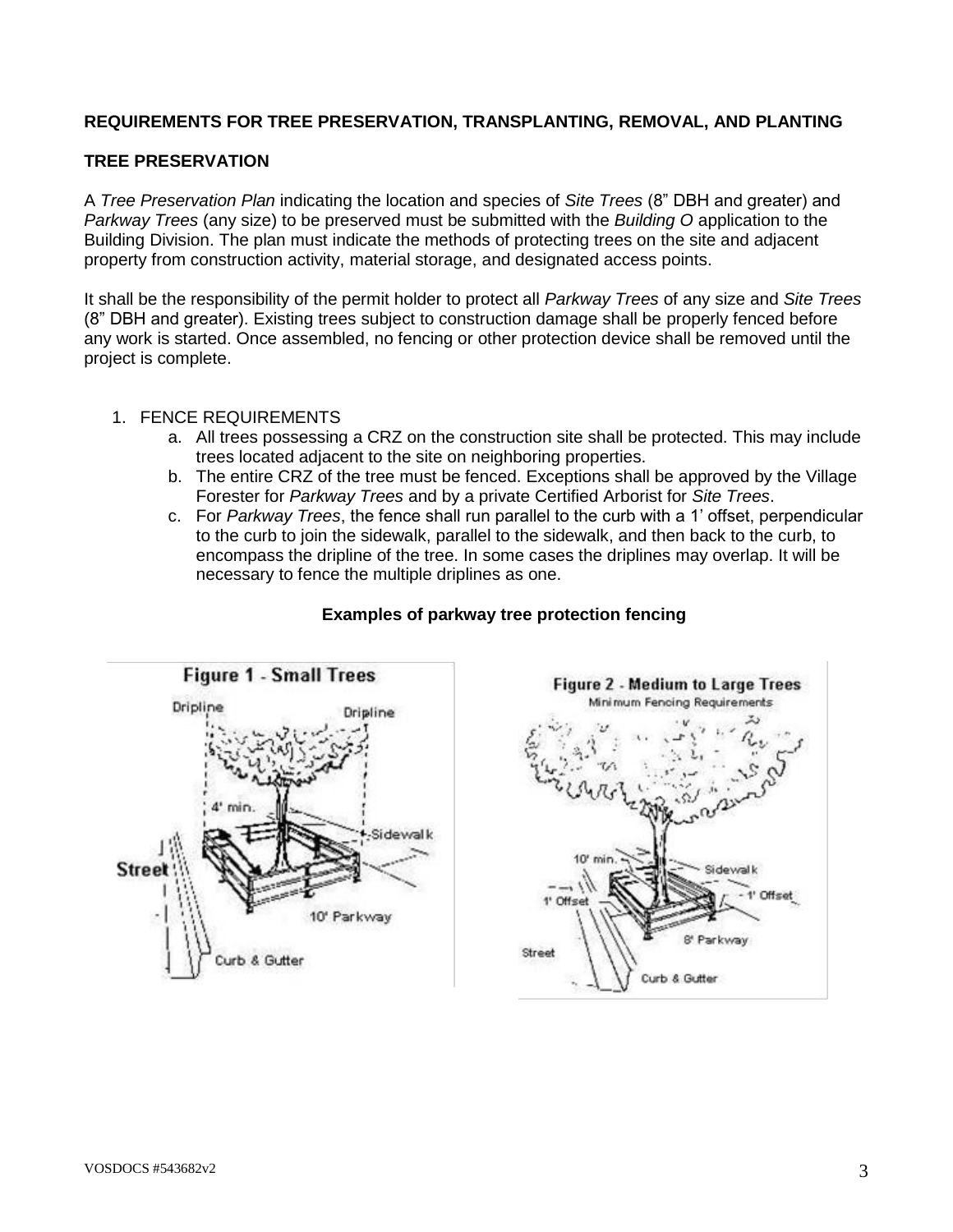- 2. PRUNING REQUIREMENTS
	- a. The contractor shall inspect each work site in advance and arrange to have any tree limbs pruned or temporarily tied that might be damaged by equipment operations or that will interfere with the new structure. This work must be performed by a private Certified Arborist.
	- b. All tree pruning shall follow ANSI standards.
	- c. Any tree limbs damaged by construction activity shall be pruned according to ANSI standards by a Certified Arborist at the contractor's expense.
	- *d.* A Village Forester shall be notified at least 24 hours prior to pruning any *Parkway Tree.*
- 3. TRENCHING AND ROOT PRUNING REQUIREMENTS
	- a. Open trenching in the CRZ of *Parkway Trees*, or designated *Site Trees* is prohibited. Exceptions shall be approved by the Village Forester for *Parkway Trees* and by a private Certified Arborist for *Site Trees*.
	- b. When approved trenching within the CRZ is necessary, root pruning must precede any trenching activities.
	- c. A root pruning saw shall be used to make a clean cut of roots six (6) inches to the inside of the trench prior to the trench being dug. The roots shall be cut to a minimum depth of two (2) feet before any excavation occurs.
	- d. Trenching machines are NOT allowed in root pruning operations.
	- e. The soil from the excavation must be piled outside of the CRZ.
	- f. If during construction additional roots are damaged and exposed, they must be cleanly pruned.
	- g. Ripping, shredding, shearing, chopping, or tearing of tree roots shall not be permitted.
	- h. Where there is insufficient space for trenching to bypass the CRZ, auguring must be used in place of trenching.

| Critical Root Zone (RZ) Augering Specifications |                                                                     |  |
|-------------------------------------------------|---------------------------------------------------------------------|--|
| Tree Diameter<br>(DBH)                          | Distance or Tunnel or Trench from Face<br>of Tree Trunk – Each Side |  |
| $2" - 9"$                                       | 6'                                                                  |  |
| $10" - 14"$                                     | $10^{\circ}$                                                        |  |
| $15 - 19$                                       | 12"                                                                 |  |
| 20" or more                                     | 15'                                                                 |  |

#### 4. GENERAL REQUIREMENTS

- a. No stockpiling, storage of material, tools, or equipment shall be allowed within the protective fencing.
- b. No changes to original grade shall be allowed within the CRZ.
- c. Any time access other than an existing driveway is needed across the parkway, an entrance and exit point shall be established. This area shall be clearly delineated with an 18" layer of wood chips to minimize root tearing and compaction from heavy equipment. It is required for the duration of the project.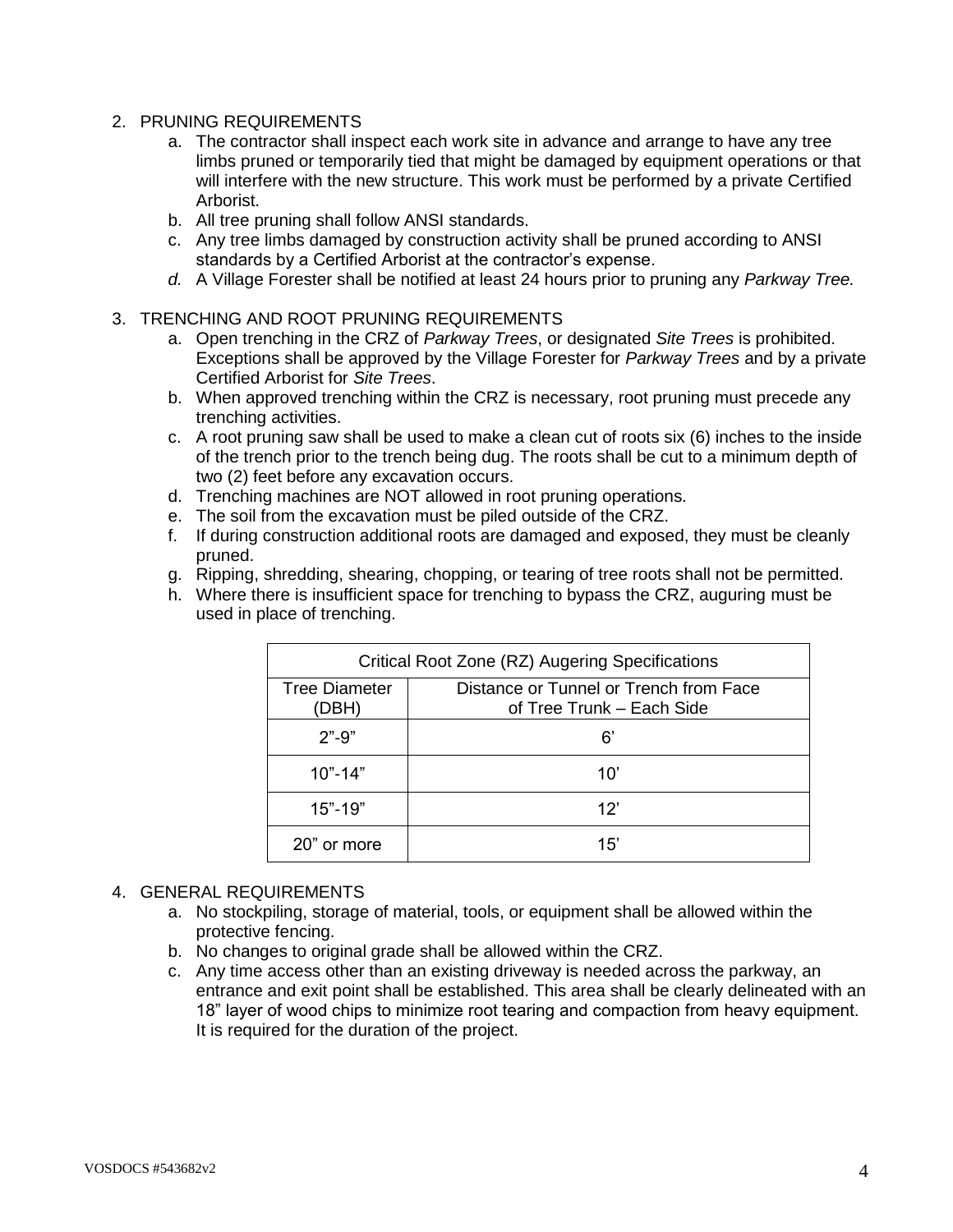In the event that a protected *Parkway Tree* is irreparably damaged, the permit holder shall be held liable for the full appraised value of the tree(s) prior to construction according to the Guide for Plant Appraisal, 2000 Edition. If a *Site Tree* is damaged, the permit holder must follow the *Site Tree* removal procedures outlined in this document.

## **TREE TRANSPLANTING**

- 1. PARKWAY TREES
	- a. If a tree is 4" or smaller in caliper it shall be transplanted elsewhere on the parkway. It must be transplanted at the sole expense of the applicant prior to construction.
	- b. The Village Forester shall approve the date, the contractor, and the site where the tree will be relocated. In the event that room does not exist on the adjacent parkway, the Village Forester will select a location in a nearby parkway.
	- c. A *Tree Removal Permit* is required for transplanting; however, there is no fee for successfully transplanted trees. The tree must be maintained in a live state for one (1) year after transplanting. If the tree dies or exhibits significant decline prior to the one (1) year period, the applicant is required to replace the tree or pay the permit fee.
- 2. SITE TREES
	- a. Transplanting is generally not an option for trees 8" DBH or greater. Any exceptions shall be approved by the Director of Community Development and Village Forester.

### **TREE REMOVAL**

- 1. PARKWAY TREES, and other Village-owned or controlled trees
	- a. The removal or relocation of *Parkway Trees* is not permitted without the approval of the Village Forester.
	- b. A *Tree Removal Permit* is required to remove any parkway tree. Permits shall be submitted at least 10 working days prior to the start of the project.
	- c. The Village Forester may deny a *Tree Removal Permit*.
	- d. A *Tree Removal Permit* can be hand delivered or mailed to:

Village of Skokie Attn: Community Development 5127 Oakton St Skokie, IL 60077

- e. Permit fees must be paid prior to *Tree Removal Permit* issuance.
- f. Cost of removal, disposal, and stump grinding is the sole responsibility of the permit holder.
- g. Applicants must provide proof of liability insurance in the amount of \$1,000,000 for all contractors and subcontractors who will be conducting tree work. The insurance must co-name the Village of Skokie as additionally insured for the project.
- 2. SITE TREES, privately owned trees
	- a. The removal of *Site Trees* 8" DBH or greater is not permitted without the *Tree Survey*, *Site Plan*, *Tree Preservation Plan*, and *Final Grading Plan*.
	- b. A *Tree Removal Permit* is required to remove any *Site Tree*. Permits shall be submitted a minimum of 10 working days prior to the start of the project.
	- c. The cost of replacement trees will be collected prior to issuance of *Tree Removal Permit*.
	- d. Permit holder is liable for cost of removal, disposal, and stump grinding.
	- e. Applicants must provide proof of liability insurance in the amount of \$1,000,000 for all contractors and subcontractors who will be conducting tree work. The insurance must co-name the Village of Skokie as additionally insured for the project.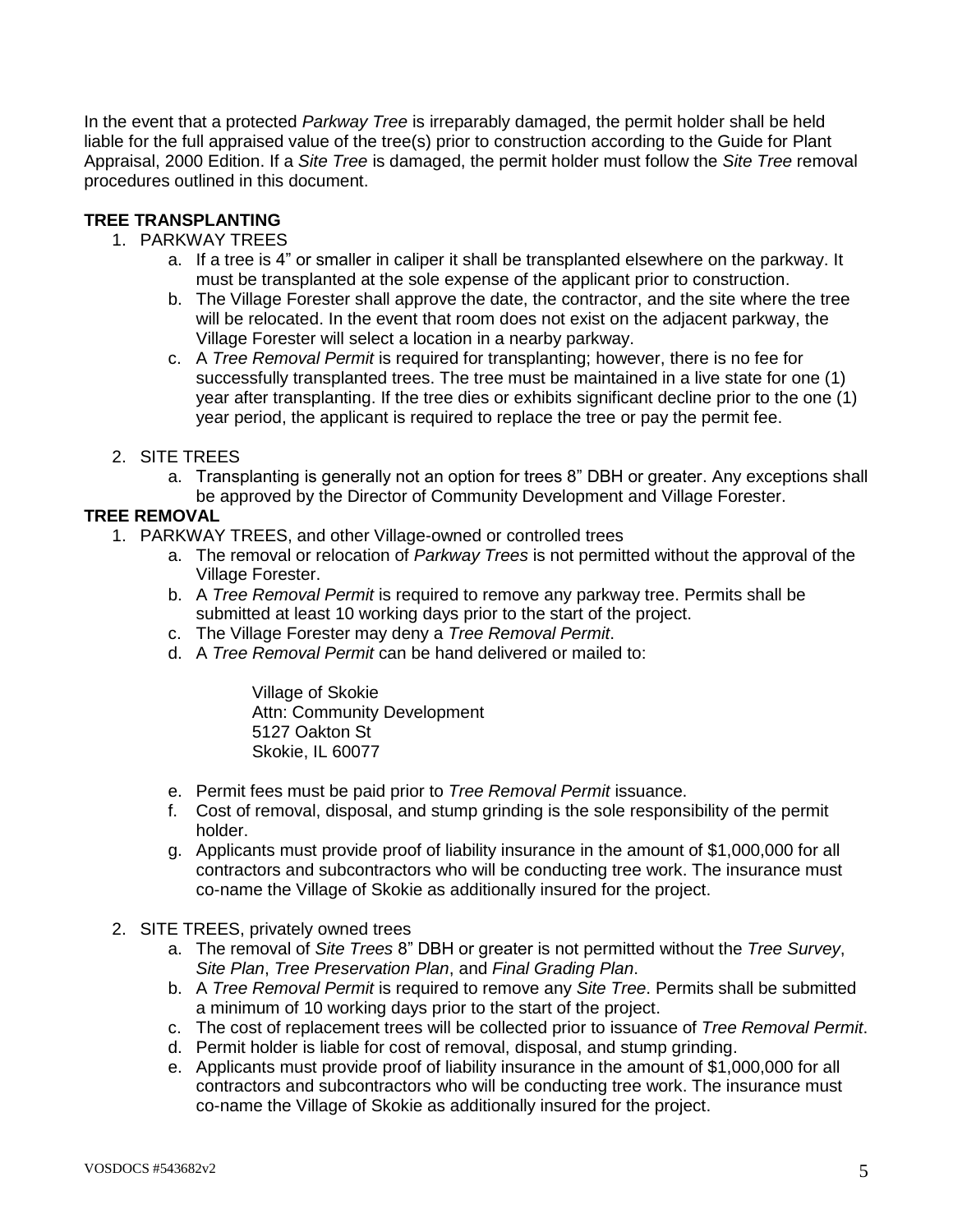## **TREE REMOVAL PERMIT FEE EXEMPTIONS**

Trees may qualify for a permit fee exemption only if the tree is dead or has a severe hazard that cannot be pruned out. Exotic species as identified in the Illinois Exotic Weed Act (525 ILCS 10/3 from Ch. 5, par. 933), and trees that have a confirmed infection of Dutch elm disease (DED) or an infestation of Emerald ash borer (EAB) are also exempt. Requests for exemptions must include a letter from a Certified Arborist stating the reason for the exemption. Requests for exemptions must be received a minimum of 10 working days prior to the commencement of work.

#### **TREE PLANTING**

- 1. PARKWAY TREES
	- a. According to Village Code 90-41 (j). Parkways, a permit holder shall agree to plant trees, or pay the Village to plant trees on the parkway for any new residence or addition to a residence that is greater than 400 sq ft.
	- b. Replacement trees shall have a minimum caliper of 2 ½". Multi-stemmed trees are not permitted.
	- c. All locations shall be pre-approved by a Village Forester.
	- d. Trees shall be replaced based on the APPROVED SPECIES list. Other species or cultivars shall be pre-approved by a Village Forester.
	- e. Large maturing species shall be planted in areas with no overhead utilities and in areas where the parkway is 5' or greater in width.
	- f. Small maturing species shall be planted in areas with overhead utilities or in areas where the parkway is less than 5' in width.

#### 2. SITE TREES

- a. Replacement trees shall have a minimum *Caliper* of 2 ½". Individual stems of multistemmed trees must be a minimum of 1.5" in *Caliper* to be eligible for reimbursement.
- b. Trees shall be replaced based on the *Approved Species* list. Other species or cultivars shall be pre-approved by a Village Forester, or they will not be eligible for reimbursement.
- c. Large maturing species shall be planted in areas with adequate space that are free of overhead utilities, in order to be eligible for reimbursement. Small maturing trees will not receive credit if planted in an area that is appropriate for a large maturing tree.
- d. Small maturing species shall be used in areas with confined rooting space and/or overhead utilities, in order to be eligible for reimbursement.
- e. After the landscaping is completed, submit the *Site Tree Replacement Reimbursement Form* to Community Development.
- f. The reimbursement amount cannot exceed the *Tree Removal Permit* amount. If the reimbursement amount is less than the *Tree Removal Permit* amount, the remaining funds will go towards Village tree planting.
- g. Trees shall be alive, in good condition, free of disease and insect pests, and possess good form. Trees shall be guaranteed survival for one growing season.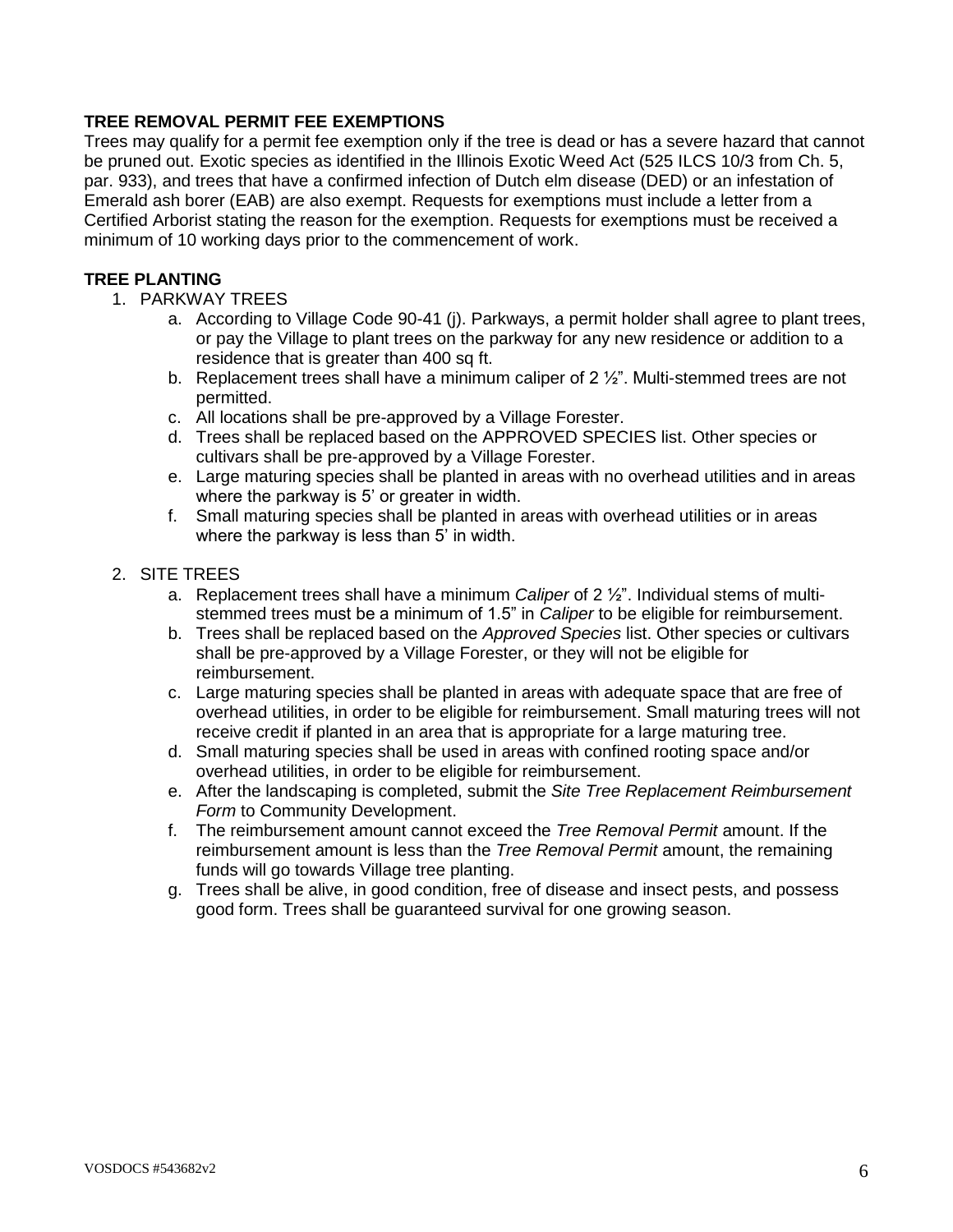## APPROVED SPECIES FOR PARKWAY AND PRIVATE PROPERTY TREE PLANTING

## Large maturing trees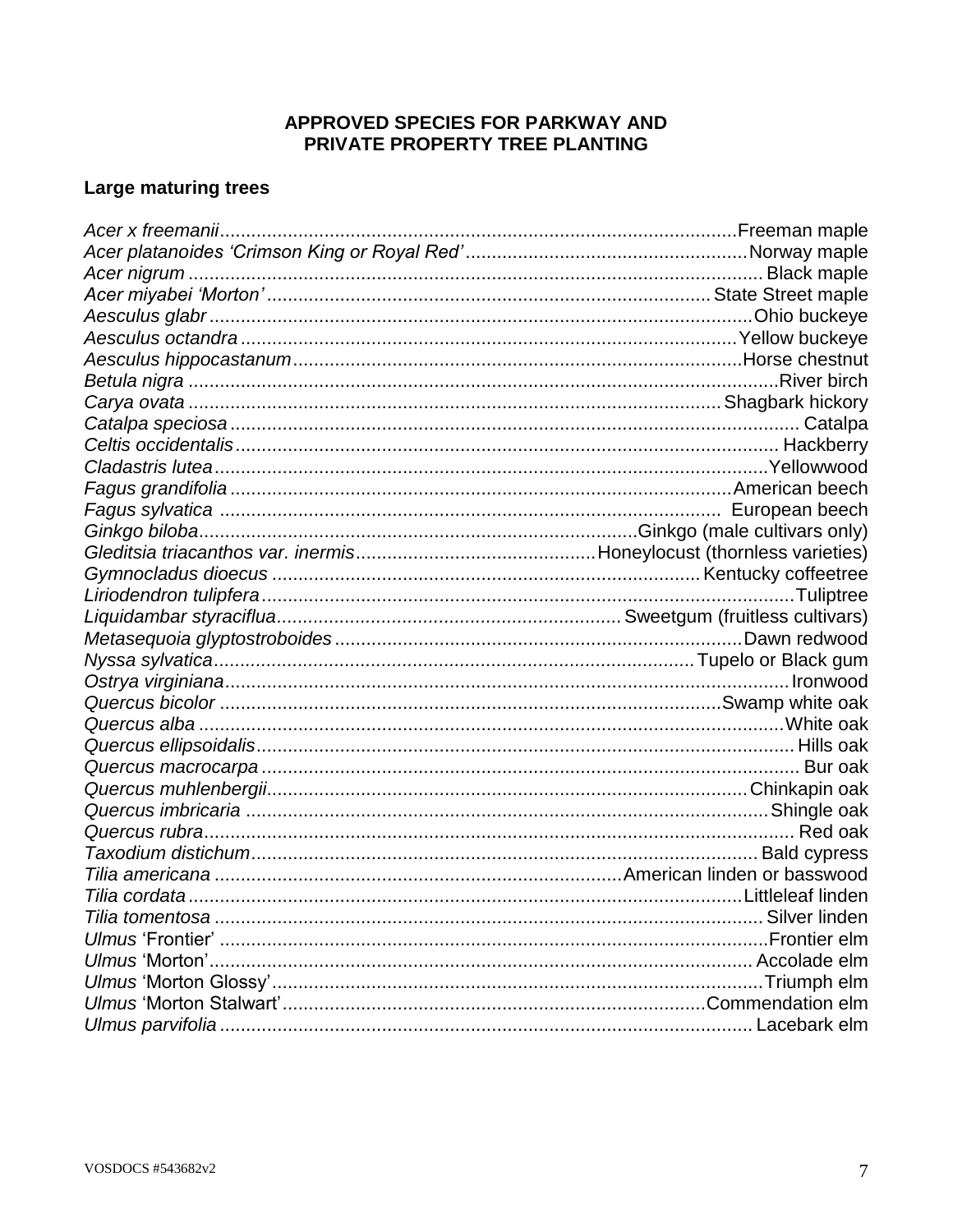## **APPROVED TREES FOR PLANTING UNDER WIRES ONLY**

## **Small maturing trees**

## **Fee Schedule for PARKWAY AND SITE TREE REMOVAL PERMIT (Note that there is no fee for SITE TREES smaller than 8" in DBH)**

| <b>Size of Tree Removed</b><br>(DBH) | <b>Removal Fee</b>         |  |
|--------------------------------------|----------------------------|--|
| $1 - 4"$                             | \$100/inch of tree removed |  |
| $5 - 12"$                            | \$900                      |  |
| $13 - 24"$                           | \$1200                     |  |
| 25-36"                               | \$1500                     |  |
| $36"$ +                              | \$1800                     |  |

## **Fee Reimbursement Schedule for SITE TREE REPLACEMENT**

| # of (2.5 - 3"<br>caliper trees)<br>planted | <b>Reimbursement</b><br><b>Amount</b> | # of $(3.5 - 4"$ caliper<br>trees or larger)<br>planted | <b>Reimbursement</b><br><b>Amount</b> |
|---------------------------------------------|---------------------------------------|---------------------------------------------------------|---------------------------------------|
|                                             | \$400                                 |                                                         | \$500                                 |
|                                             | \$800                                 |                                                         | \$1000                                |
|                                             | \$1200                                |                                                         | \$1500                                |
|                                             | \$1600                                |                                                         | \$2000                                |
|                                             | \$2000                                |                                                         | \$2500                                |
|                                             | \$2400                                |                                                         | \$3000                                |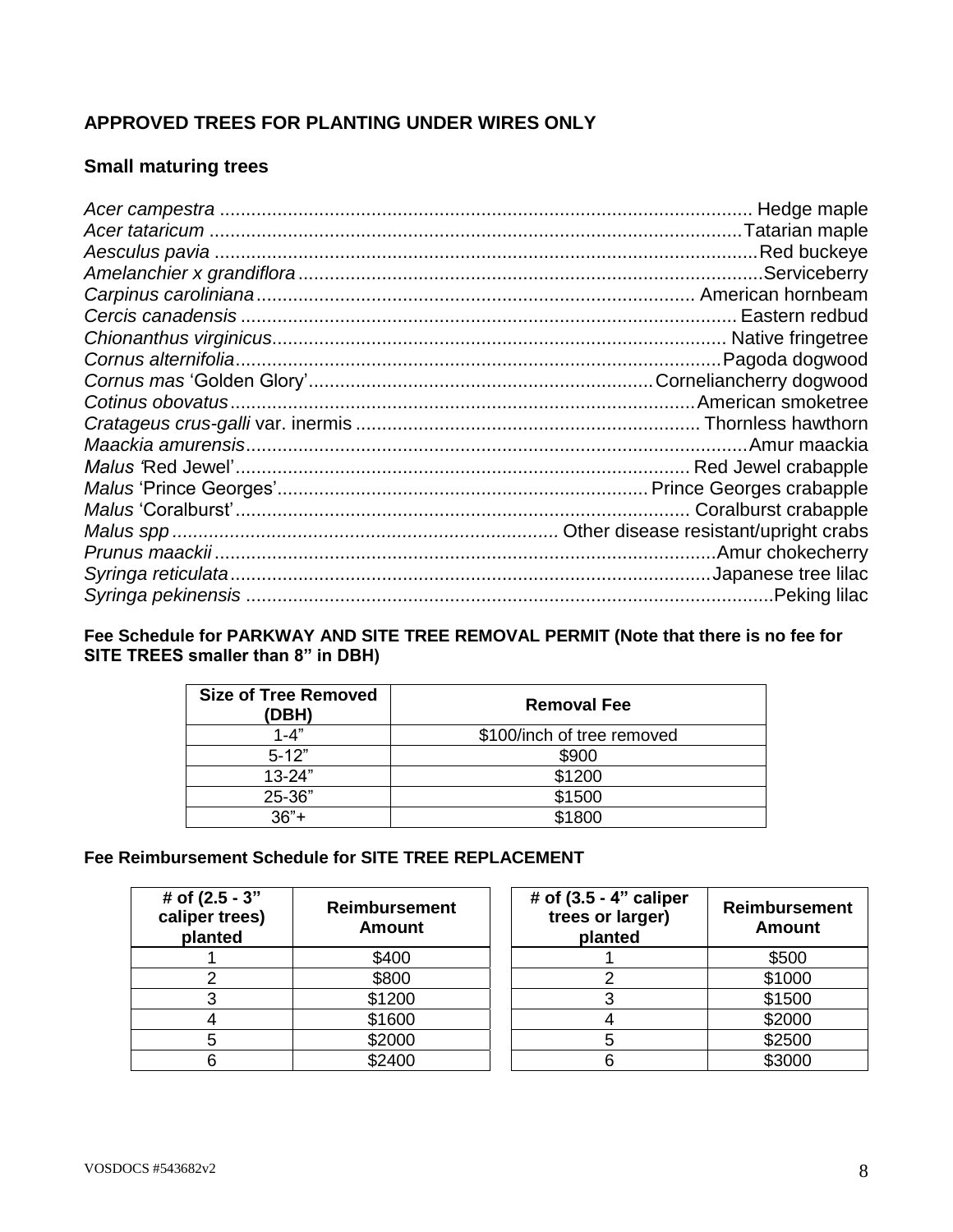

# VILLAGE OF SKOKIE

Community Development - Building and Zoning 5127 Oakton St Skokie, IL 60077 Phone: (847) 933-8223

## **TREE REMOVAL PERMIT APP**

## **PROPERTY ADDRESS**\_\_\_\_\_\_\_\_\_\_\_\_\_\_\_\_\_\_\_\_\_\_\_\_\_\_\_\_\_\_\_\_\_\_\_\_\_\_\_\_\_\_\_\_\_\_\_\_\_\_\_\_\_\_\_\_

|                                                    |        | (First Name Last Name)                                                                  |                                            |
|----------------------------------------------------|--------|-----------------------------------------------------------------------------------------|--------------------------------------------|
| Address ______________________                     |        |                                                                                         | _City/State/Zip___________________________ |
|                                                    |        |                                                                                         |                                            |
| <b>CONTRACTOR</b>                                  |        |                                                                                         |                                            |
|                                                    |        | __City/State/Zip________________________                                                |                                            |
| Phone <b>Example 2019</b>                          | E-Mail |                                                                                         |                                            |
| <b>CERTIFICATE OF INSURANCE?</b><br><b>Amount:</b> | Y N    | <b>Certificate</b>                                                                      |                                            |
|                                                    |        | Copy of Certificate must be supplied and attached to this form prior to permit issuance |                                            |

\_\_\_\_\_\_\_\_\_\_\_\_\_\_\_\_\_\_\_\_\_\_\_\_\_\_\_\_\_\_\_\_\_\_\_\_\_\_\_\_\_\_\_\_\_\_\_\_\_\_\_\_\_\_\_\_\_\_\_\_\_\_\_\_\_\_\_\_\_\_\_\_\_\_\_\_\_\_\_\_\_\_ \_\_\_\_\_\_\_\_\_\_\_\_\_\_\_\_\_\_\_\_\_\_\_\_\_\_\_\_\_\_\_\_\_\_\_\_\_\_\_\_\_\_\_\_\_\_\_\_\_\_\_\_\_\_\_\_\_\_\_\_\_\_\_\_\_\_\_\_\_\_\_\_\_\_\_\_\_\_\_\_\_\_

## **REASON FOR REQUEST:** \_\_\_\_\_\_\_\_\_\_\_\_\_\_\_\_\_\_\_\_\_\_\_\_\_\_\_\_\_\_\_\_\_\_\_\_\_\_\_\_\_\_\_\_\_\_\_\_\_\_\_\_\_\_\_\_\_\_\_

Location: Indicate if tree is in parkway or privately owned and where the tree is on lot.

| TREES TO BE REMOVED/RELOCATED: (refer to the fee schedule for cost) |          |                    |                         |      |
|---------------------------------------------------------------------|----------|--------------------|-------------------------|------|
| <b>Tree Species</b>                                                 | Location | Trunk<br>Diameter* | Remove or<br>Transplant | Cost |
|                                                                     |          |                    |                         |      |
|                                                                     |          |                    |                         |      |
|                                                                     |          |                    |                         |      |
|                                                                     |          |                    |                         |      |
|                                                                     |          |                    |                         |      |
| <b>Total Cost:</b>                                                  |          |                    |                         |      |
| Room for replacement:<br><b>Department Use Only</b>                 |          |                    |                         |      |
| PARKWAY TREE REMOVAL PERMIT FEE (total cost):                       |          |                    |                         |      |

\*Measure trunk 6" above the ground for trees less than 4" in diameter and 4.5' above the ground for trees 4" or larger.

DEPARTMENTAL APPROVAL: DATE:

**For office use only:**

| Project #      |  |
|----------------|--|
| Date Received: |  |